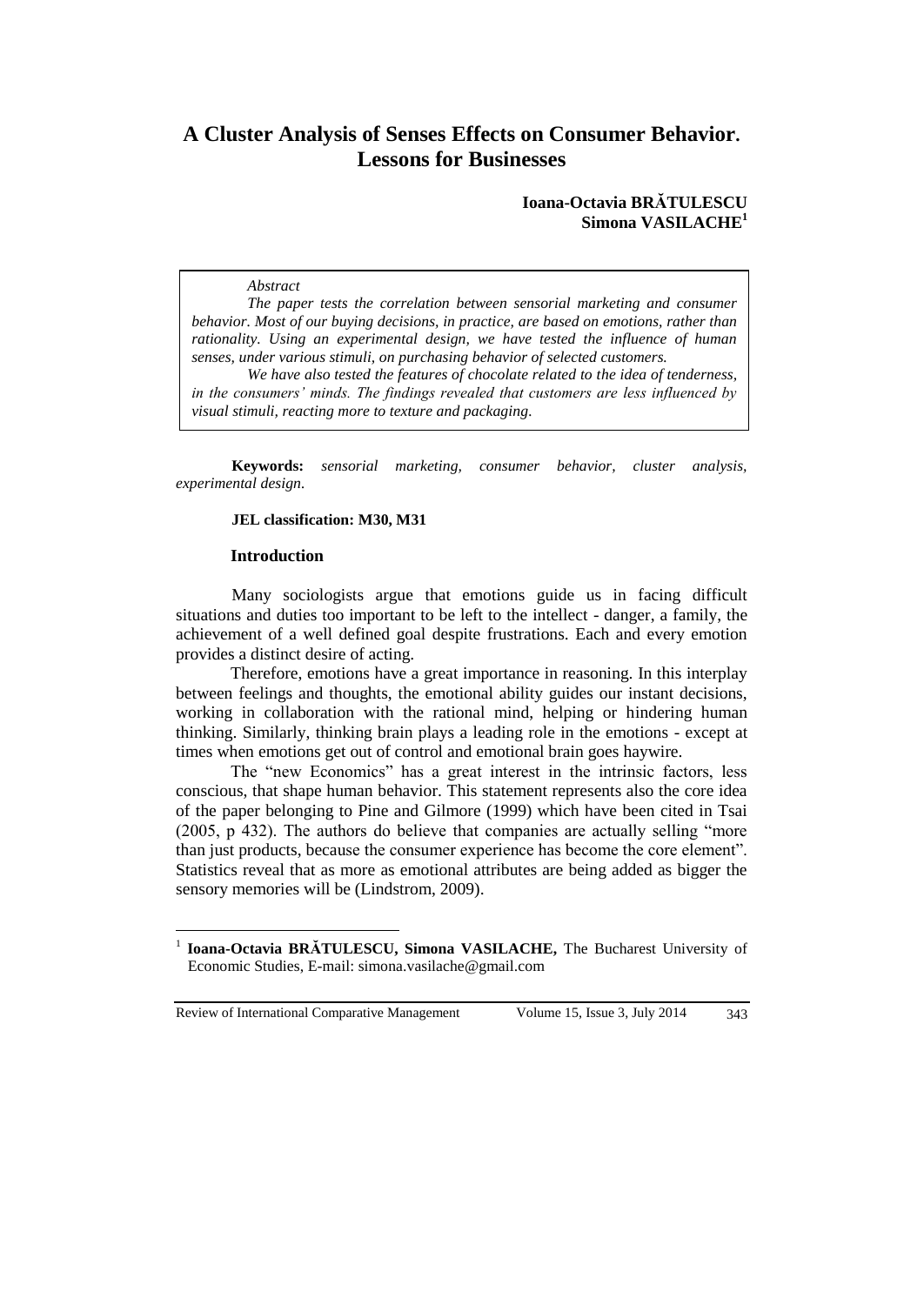Going through numerous scientific papers on sensory marketing, it could have been noted an increasingly involvement in researching this field with such a potential in gaining customer's hearts. In this respect sciences like psychology, neuroscience, economics, got together so as to be able to offer their support in the foundation of this new enhancing field – sensory marketing.

The experimental design on chocolate applied on a number of fifteen respondents confirmed the assumptions. On the one hand the results revealed an important linkage between the five senses and the purchasing intention and on the other hand the connection between chocolate attributes and *tenderness* concept. Hence, before starting the research there were elaborated a couple of hypothesis so as to see if the obtained results fit the original assumptions.

The paper ends with some conclusions drawn from the obtained results. Thus through the proposed experimental design it was confirmed that there are important connections between senses and human behavior in general, meaning that sensory marketing will gain more and more sympathy.

# **1. Sensorial marketing in consumer behaviour**

When making a choice, individuals link their preferences to available options, to the way in which information is structured and could be accessed and the cost of opportunity (Bettman et al, 2008). Both the complex process of depicting information available "through the stages of exposure, attention, and comprehension" (Yoon and Park, 2012) and the opportunity cost converge in the purchase intention. In this respect, there are more and more studies that describe the aversion to loss possessed by the economical actors. Tversky and Kahneman (1992) mentioned in The Royal Swedish Academy of Sciences (2002, p 16) "estimated that the attached to a moderate loss is about twice the value attached to an equally large gain". Also people use to assume a high level in terms of risks in order to avoid the loosed than to obtain profitable gains (Hill, 2010).

In most of the cases consumers' choices are rational, intelligent, fit the context, but still, there are situations when a strong preference exceeds the "optimal parameters". Bettman et al (2008, p 590) consider that this state happens because of the social – emotional nature of human beings; this is why people sometimes find difficult to transform into words their reactions (Hill, 2010), emotional reactions are ahead thinking process.

In terms of economical purpose people do have the same goal represented by the purchasing process, process that is expected to bring a maximum satisfaction. In this respect, it is not politically correct to generalize but is more than recommendable for producers to constantly adapt in order to walk on the same side of the road with their consumers.

Human senses collect information from the environment and facilitate the integration process of each individual. The same happens for consumers when they are part of different networks or have access to different networks that facilitate the information transfer (Roja, Năstase, 2012). The decision making process is based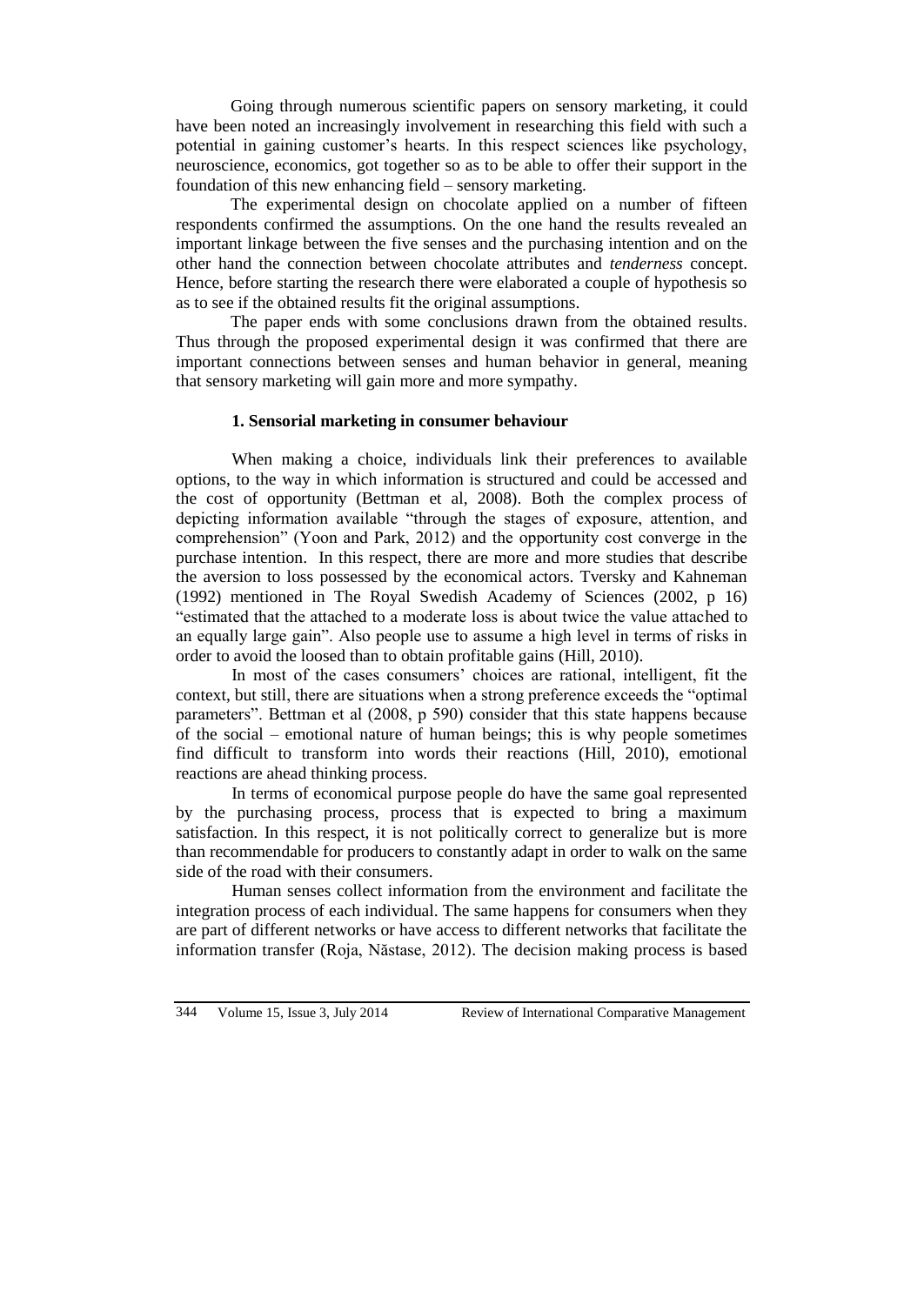on recalling situations, reactions, feelings, memories of specific actions, caused in different contexts. Thus, nowadays more and more behavioral economists pursue this trend of knowing more about "sensory marketing" (Yoon and Park, 2012). The same authors (2012, p 1) highlighted the importance associated to this new concept; they believe that the changes in purchasing behavior are caused by a positive emotional response.

Even if individuals do not want to accept that they are not as rational as they believe, there is plenty of evidence that prove the contrary. Starting with the conservation instinct till the intention of purchasing which is based on previous experience, memories, satisfaction involved, it could be concluded that human nature is rather emotional than rational.

An outstanding representative of sensory marketing, Aradhna Krishna (2012, p 333), defines sensory marketing as "marketing that engages the consumers' senses and affects their behaviors." The author goes further with the theory and relieves that sensory marketing may offer clear information about the way in which the customers are able to quantify the quality level of some abstract attributes such as color, taste, smell, shape (Krishna, 2012).

Sensorial marketing can be seen as a tool of consumer behavior branch which invests an ongoing and sustained effort so as to understand what the customers feel and how do they perceive intangible attributes attached to products and services.

The following chart shows the linkage existing between sensation, perception, emotions and their outcomes.



#### **Figure 1.Sensory marketing mechanism**

**Source:** Krishna, Aradhna, 2012. *An integrative review of sensory marketing: Engaging the senses to affect perception, judgment and behavior*, p. 335

# **2. Methodology**

This study looks at the correlations that may exist between the five human senses and the purchasing intention of goods, namely chocolate. We examine a multi-sensory brand concept – Milka– based experimental design applied to a focus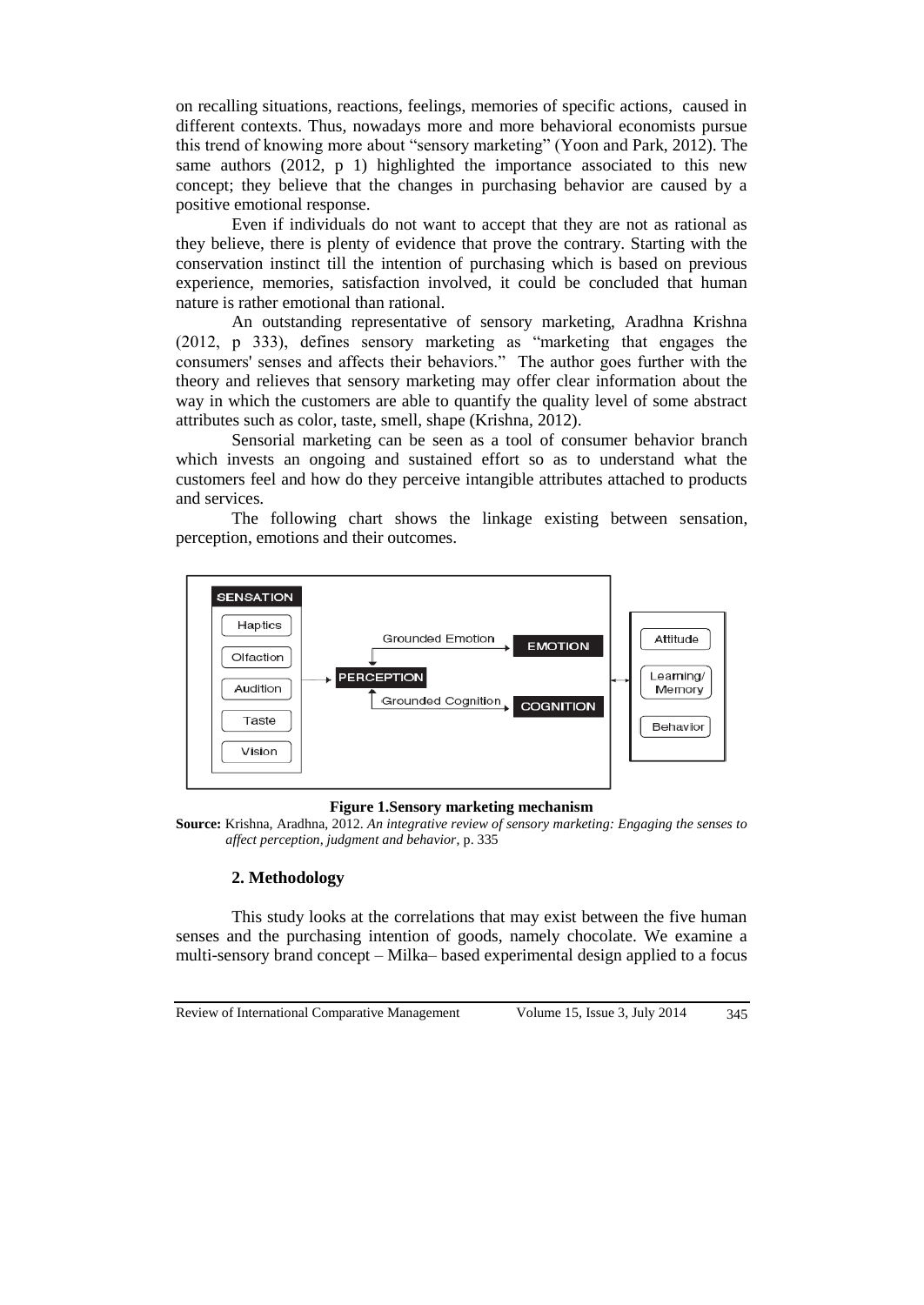group. In general, groups consist of 8-10 people but for this study we used a number of 15 respondents for better exploring the different sensory reactions for a given marketing concept. This method has the advantage of managing significant data – attributes are independent either totally or partially – even when lowering the number of combinations.

We have chosen Milka chocolate product to determine which of its properties – tightly connected with all the human senses – push the customer to buy the product. Also it has been associated a *Concept* which refers to *tenderness,* idea taken from their campaign "Dare to be tender". Thus there are specific *characteristics* for each of the five senses and the *tenderness concept* linked to Milka brand.

When preparing the qualitative part of the experimental design, we have chosen 15 subjects. The socio-demographic attributes of the questioned individuals refers to gender, age, education, net income, loyalty to Milka brand.

We have chosen different assortments of chocolate with features that could bring information concerning that specific sense about to be stimulated and observed. In most of the cases the stimulation action was realized through the presentation of different types of Milka chocolate.

- Color white/brown chocolate for stimulating the *view;*
- Texture simple/luflee chocolate for stimulating the *taste;*
- Aroma caramel/hazelnut/yogurt  $\&$  strawberry for stimulating the *smell;*
- Packaging 100g/200g for stimulating the *touch;*
- Noise noisy/silent pack for stimulating the *hearing.*

We have tested the following assumptions:

- 1. The ideal chocolate is brown colored rather than white.
- 2. Most respondents associate the idea of tenderness with white chocolate.
- 3. People prefer chocolate with no additives (hazelnuts, filling, etc.).
- 4. Luflee texture does not link to the idea of tenderness.
- 5. Hazelnut chocolate is one of buyers' favorite chocolate.

The qualitative research identified the levels and factors significant for buying decision and for the tenderness concept.

The study tests five attributes: color, texture in mouth, olfaction, packaging and sound when opening the package. We used a Likert nine point scale for both questions where 1 is represented by the lowest level and 9 the highest level of connection established between the product and the main goal of the question  $(Q_1 -$  which attributes influence buying decision;  $Q_2 -$  which attributes point to tenderness).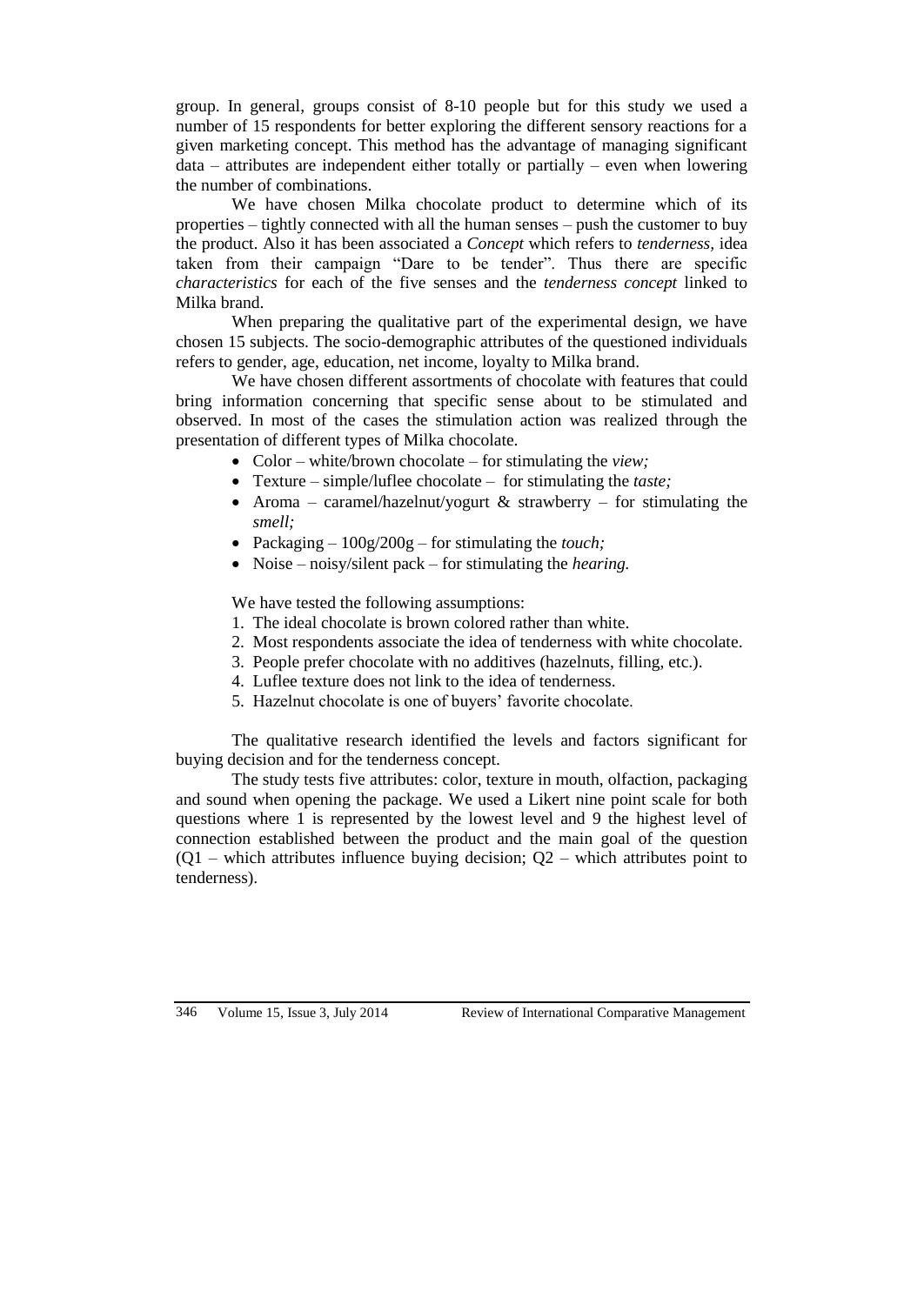# **3. Results and interpretation**

The frequencies of the scores obtained for the features appealing to various senses are presented in **Table 1**:

| <b>Descriptive Statistics</b> |    |                |         |      |                       |
|-------------------------------|----|----------------|---------|------|-----------------------|
|                               | N  | Minimum        | Maximum | Mean | <b>Std. Deviation</b> |
| White                         | 15 |                | 9       | 5,60 | 3,019                 |
| <b>Brown</b>                  | 15 |                | 9       | 5,60 | 3,019                 |
| Luflee                        | 15 |                | 9       | 6,87 | 2,774                 |
| Simple                        | 15 |                | 9       | 5,47 | 2,669                 |
| Caramel                       | 15 | 2              | 9       | 7,00 | 2,330                 |
| <b>Hazelnut</b>               | 15 | $\mathfrak{D}$ | 9       | 6,20 | 2,210                 |
| Yoghurt_strawberry            | 15 |                | 9       | 7,27 | 2,314                 |
| Hund_grams                    | 15 |                | 9       | 5,67 | 2,469                 |
| Two_hund_grams                | 15 |                | 9       | 5,87 | 2,264                 |
| Noisy_pack                    | 15 | 1              | 9       | 6,33 | 2,743                 |
| Silent_pack                   | 15 | 1              | 9       | 4,40 | 3,203                 |
| Valid N (listwise)            | 15 |                |         |      |                       |

**Table 1. Descriptive Statistics**

The table above reveals the level in which each and every attribute, through its number of variations, influence the consumer purchase without taking into consideration the sex differentiation. Compared to the other characteristics which have recorded values from 1 to 9, *caramel* and *hazelnut* have ranked from 2 to 9. The variable *color* does not influence the customer's purchase intention, fact suggested not only by obtaining the same value for each level but also the by the value achieved – around five.

It is to be said that in general the questioned subject are more willing to try the new and innovative chocolate samples. This idea is sustained both by *texture in mouth* and *olfaction* attributes. Thus in terms of *texture in mouth*, the subjects prefer *luflee* to *simple* whereas the high *olfaction* influence on buying intention is owned by *strawberry & yogurt* sample, then by *caramel* and last by *hazelnut* chocolate. A possible explanation for this ranking – *strawberry & yogurt, caramel*  and then *hazelnut* – could be related to the feeling of freshness, light flavor, why not summer.

Regarding the *packaging* customers showed a higher interest on the bigger one – *two hundred grams* – because they have thought about the price perspective – big package cost less. Surprisingly or not the numbers obtained for the influence exercised by the *sound of the package* on purchase intention revealed that in general clients are more attracted by the *noisy package*. Two clusters resulted after running the analysis. Cluster 1 is represented by women and contains a number of 7 questioned subjects while cluster 2 reflects men collectivity with 8 respondents.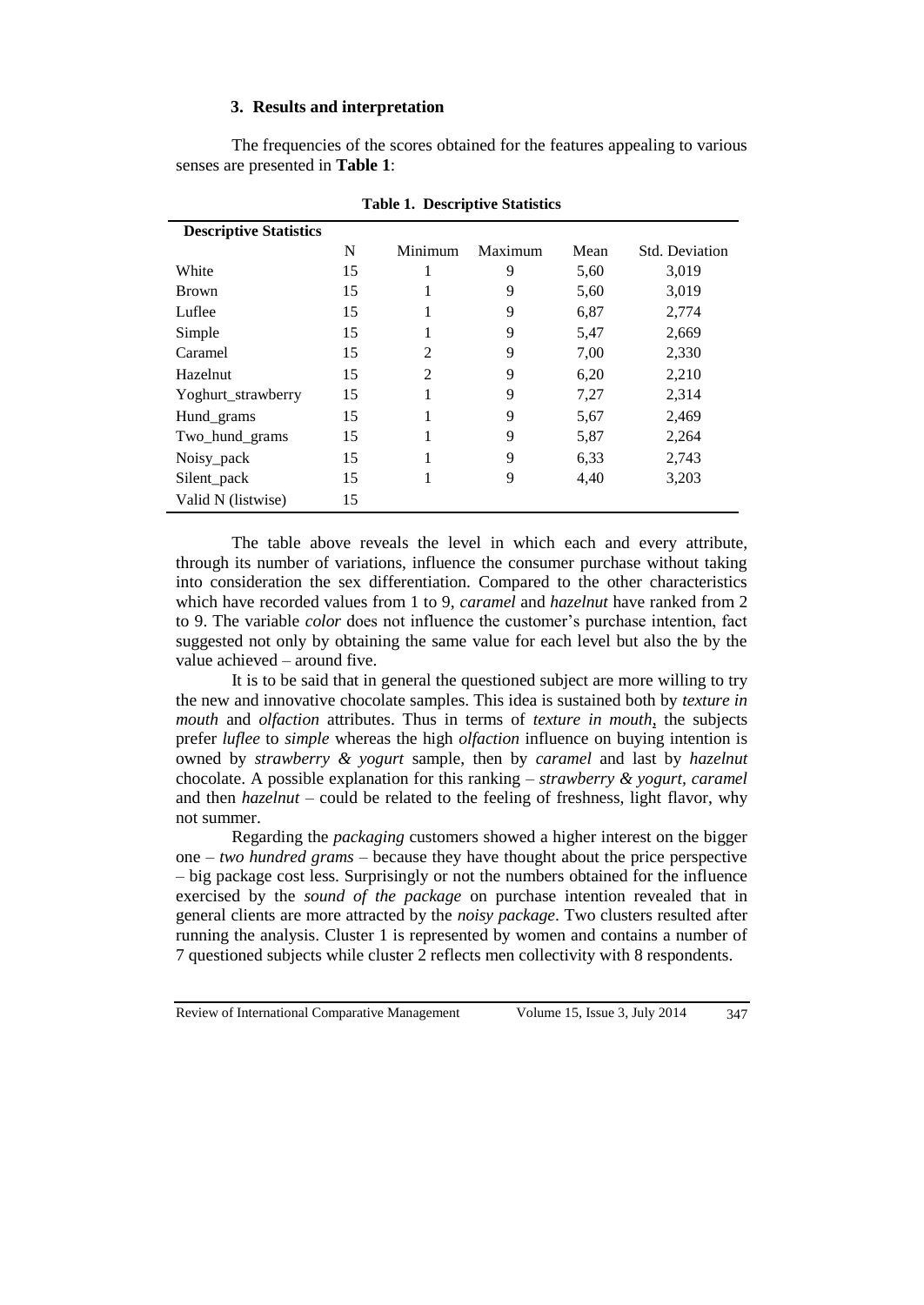## **Cluster 1 (women)**

For the customers in this group the *color* has an equally impact on the purchase process. They prefer the *simple texture*, *hazelnut* version as well as the *strawberry & yogurt* one, a *noisy pack*, weighting *one hundred grams*, fitting into the category of 35-44 years old, university graduate, with an income between 701 and 1400 lei.

## **Cluster 2 (men)**

As in the previous cluster, the *color* has an equally impact for this one too, on the purchase process. By difference men are more willing to buy the chocolate with a *luflee texture*, *caramel* version, *two hundred grams* package, whereas the *sound* does not affect their buying process. The questioned subjects fit into the category of 25-34 years old, university graduate, with an income between 701 and 1400 lei.

There are important differences in respect the variables that influence women and men intention of purchase. The color, education and net income variables seems to have the same impact on both category but the rest of tested attributes have ranked different levels. As for women *hazelnut* and *strawberry & yogurt* characteristics are important for men *caramel* version plays a significant role. Another distinction is that the subjects from the first cluster are buying *a hundred grams* packaging, the others purchase packages that weight *two hundred grams* and last but not least the age category does not converge as well – women between 35 and 44 in comparison with 25-34 years old men. Mature women prefer the classical samples, this result explaining their preferences for the *hazelnut* version and also the sensitivity indicated by *strawberry & yogurt* chocolate and the *one hundred grams* packaging. Perhaps a surprising result may lead to the fact that women are rather influenced by the *noisy pack* whereas men do not give importance to this aspect. Men's type reveals that for them the color and the sound made when opening the package do not influence their purchasing behavior. Since it is about young people included in the 25-34 age categories they have displayed a brand-new trend in terms of olfaction by electing mostly the *caramel* sample. Also we may link their orientation for the bigger package to the daily need of energy demanded at this age but also with their intention of gaining from the purchasing process – a bigger package may be perceived as being cheaper in comparison with a smaller one. The Cronbach's Alpha is greater than 0.9, meaning that there is an internal consistency given by the increasing intercorrelations among the tested items.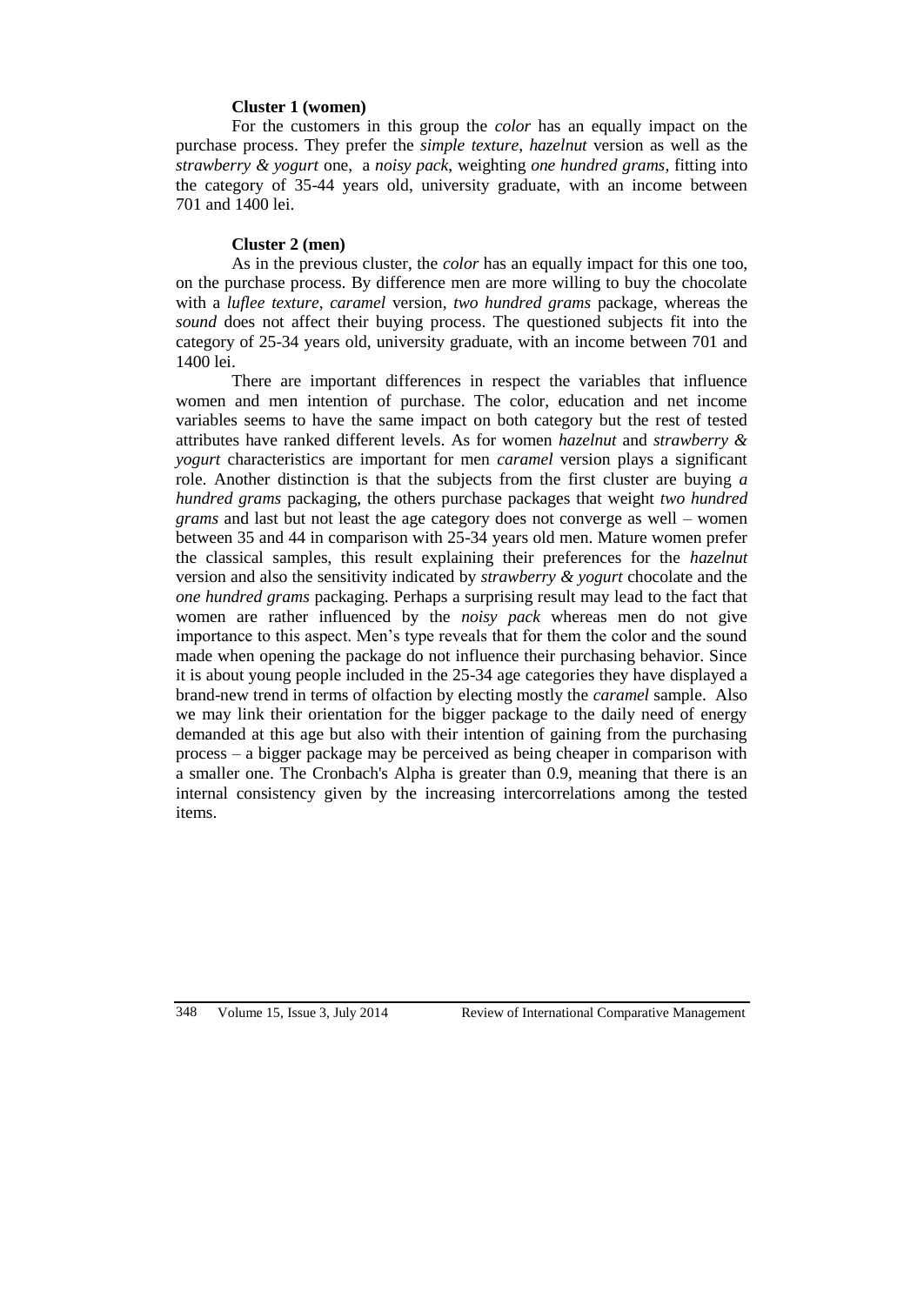

Variable Principal Normalization.

### **Figure 2. Joint Plot of Category Points**

In order to interpret which are the attributes and with what intensity do they impact consumer decision making there has been chosen three different profiles.

#### *Profile 1*: *Subjects with a net income less than 700 lei*

This type of customer prefers more or less *brown* chocolate, not *simple* but with *hazelnuts*, included in a *two hundred grams package* and has no intention to buy the *strawberry & yogurt* sample.

## *Profile 2*: *Subjects with a master degree*

To this category fits those who are interested in *simple* and *brown* chocolate, without *hazelnuts* included in *one hundred grams*, *silent* package.

# *Profile 3*: *Subjects with age between 25-34 years old*

It seems that this sort of consumers is comprised of those who have a great interest in the *nosy package*, *brown* colored, smelling of *caramel* or *strawberry & yogurt*. On the other hand they are not influenced by the *luflee* texture and the *two hundred grams* package.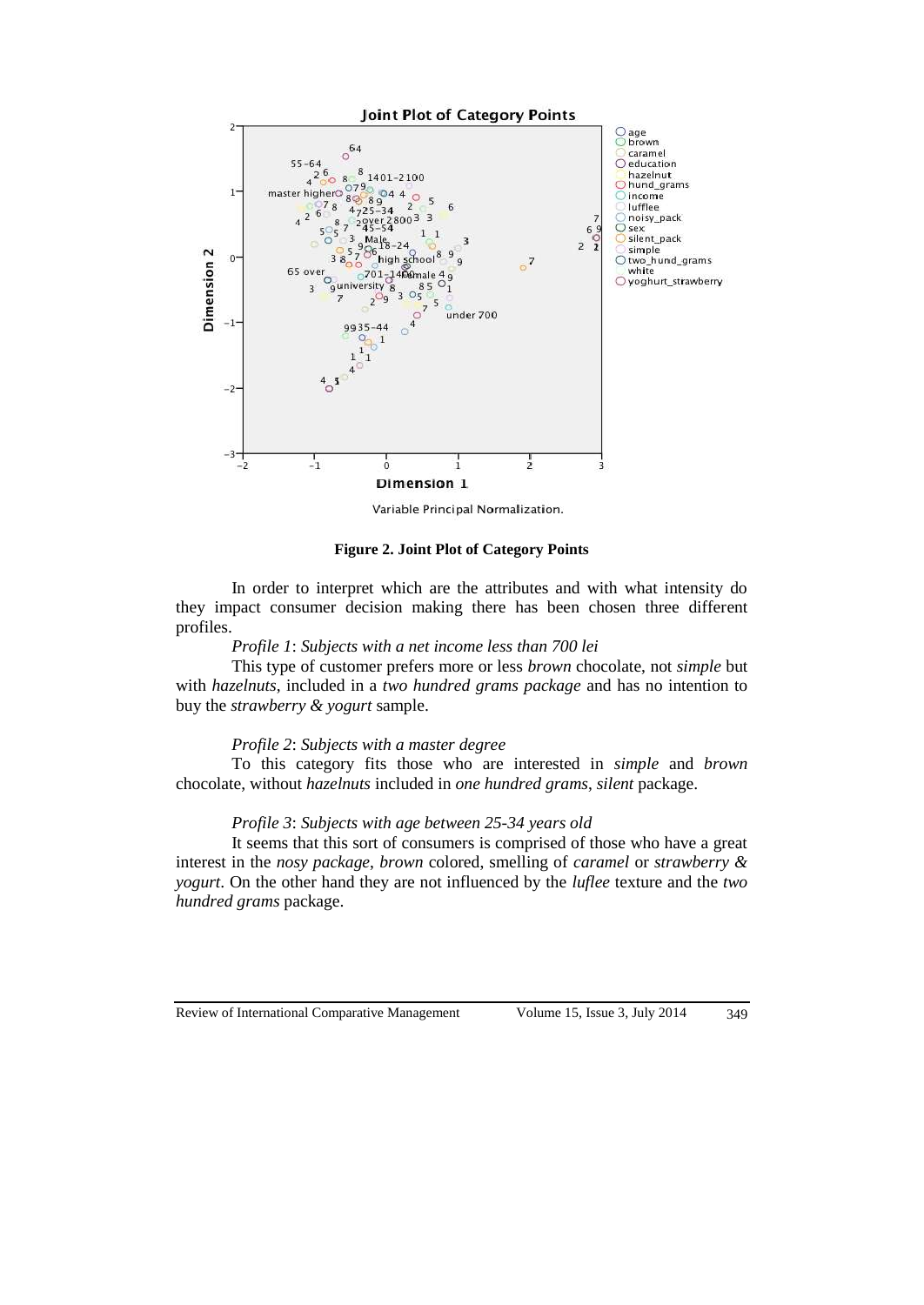

**Figure 3. Object Points Labeled by Case numbers**

Dimension 1 includes mainly omen between 18 and 24 years old, master graduates with a net income between 1401-2100. Dimension 2 comprises high school graduates, women between 18 and 24 years old gaining less than 700 lei. While for the subjects belonging to 1<sup>st</sup> Dimension the *color* attribute together with the *two hundred grams packages* are important, for those part of 2nd Dimension, the *caramel smell* and *sound of package* weight more.

| <b>Discrimination Measures</b> |           |      |      |  |
|--------------------------------|-----------|------|------|--|
|                                | Dimension |      | Mean |  |
|                                | 1         | 2    |      |  |
| White                          | .968      | .768 | ,868 |  |
| <b>Brown</b>                   | ,968      | .768 | ,868 |  |
| Lufflee                        | ,566      | ,718 | ,642 |  |
| Simple                         | ,493      | ,294 | ,394 |  |
| Caramel                        | ,476      | ,839 | ,658 |  |
| Hazelnut                       | ,498      | ,333 | ,415 |  |
| Yoghurt_strawberry             | ,732      | ,749 | ,741 |  |
| Hund_grams                     | ,793      | .567 | ,680 |  |
| Two_hund_grams                 | ,899      | ,662 | ,781 |  |
| Noisy_pack                     | ,715      | ,721 | ,718 |  |
| Silent_pack                    | ,736      | ,798 | ,767 |  |
| Sex <sup>a</sup>               | ,073      | ,018 | ,045 |  |
| Age <sup>a</sup>               | ,225      | ,324 | ,275 |  |
| Education <sup>a</sup>         | ,120      | ,241 | ,180 |  |

**Table 2. Discrimination Measures (1)**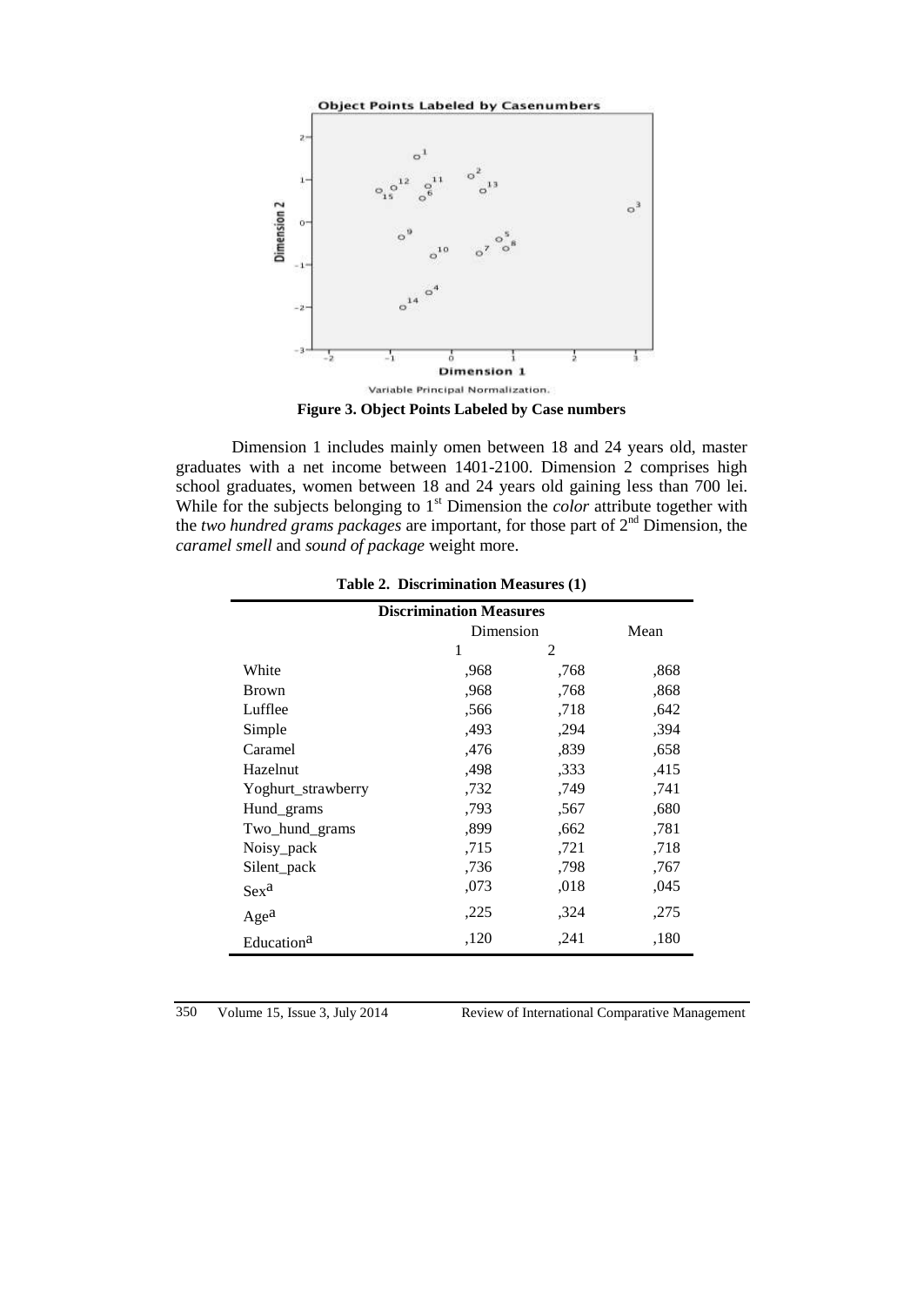| <b>Discrimination Measures</b> |           |        |        |  |
|--------------------------------|-----------|--------|--------|--|
|                                | Dimension | Mean   |        |  |
|                                |           |        |        |  |
| Income <sup>a</sup>            | ,275      | .522   | .398   |  |
| <b>Active Total</b>            | 7.844     | 7,219  | 7,532  |  |
| % of Variance                  | 71,313    | 65,629 | 68,471 |  |
| a. Supplementary variable.     |           |        |        |  |

The table shows that *luflee* texture is rather preferred than *simple* with an overwhelming value for men; then in terms of olfaction it may be observed that overall, *strawberry and yoghurt* is the most discriminated between the three attributes elected whereas on cluster category, men discriminates more the *caramel* smell while women *strawberry and yoghurt* aroma.

The media for both clusters shows that *two hundred grams package* is more discriminated that the other one, but women are those who discriminates more.

In terms of the sound made when opening the pack the numbers obtained are very close meaning that there are not significant differences between the *noisy* pack and the *silent* one.



**Figure 4. Discrimination Measures (2)**

Sex, education and age do not have a noticeable power when making the purchasing decision, but it is the income that influences the buying process.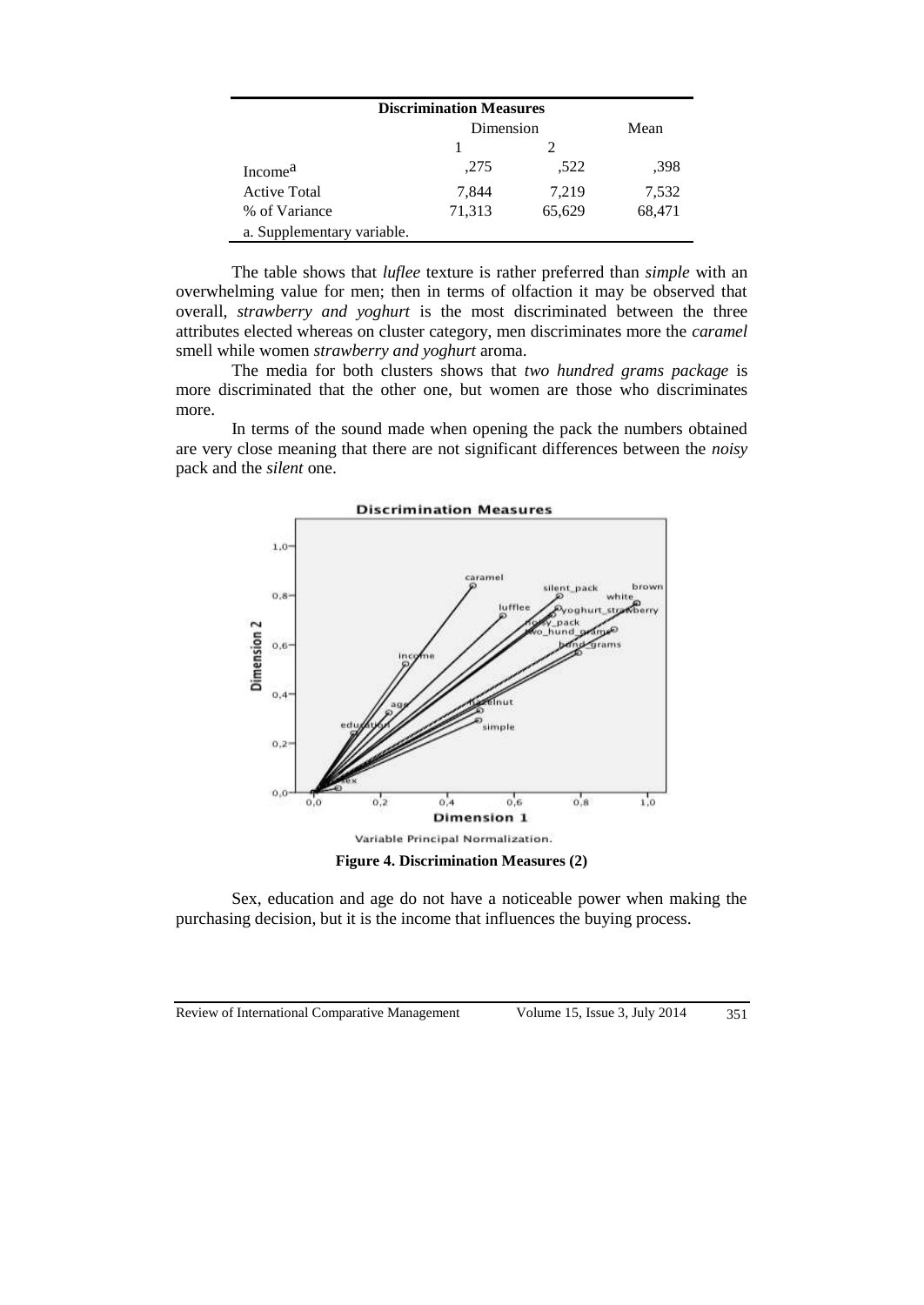| <b>Descriptive Statistics</b> |    |                |         |      |                   |
|-------------------------------|----|----------------|---------|------|-------------------|
|                               | N  | Minimum        | Maximum | Mean | Std.<br>Deviation |
| White                         | 15 | 1              | 9       | 6.33 | 2,498             |
| <b>Brown</b>                  | 15 | $\overline{2}$ | 9       | 5,00 | 2,646             |
| Lufflee                       | 15 |                | 9       | 4,47 | 3,137             |
| Simple                        | 15 | $\overline{2}$ | 9       | 7,07 | 2,344             |
| Caramel                       | 15 |                | 9       | 6.33 | 2,554             |
| Hazelnut                      | 15 |                | 9       | 4,93 | 2,815             |
| Yoghurt strawberry            | 15 | 2              | 9       | 6,20 | 2,484             |
| Hund_grams                    | 15 | 3              | 9       | 6,40 | 2,165             |
| Two hund grams                | 15 |                | 9       | 4,60 | 3,043             |
| Noisy pack                    | 15 |                | 9       | 3,20 | 2,651             |
| Silent_pack                   | 15 |                | 9       | 7,80 | 2,366             |
| Valid N (listwise)            | 15 |                |         |      |                   |

**Table 3. Descriptive Statistics**

The table reveals the amount in which each attribute may indicate a possible relationship between chocolate characteristics and the idea of tenderness.

Compared to the other characteristics which have recorded values from 1 to 9, there are some that has started from second or third degree of intensity meaning that they are producing a more powerful linkage in customer's mind with the idea of tenderness. It is the case of *brown* color, *simple* texture, *yogurt & strawberry* smell – which started from 2 – and *one hundred grams* package – that begins from stage 3.

Taking into consideration the values obtained for color variable it could be said that *white* chocolate has a stronger impact. Customers explained their choices in terms of the image associated with white color namely the brides' dresses; brides are sensitive and tender.

Customers tend to prefer the *simple* to *luflee* in mouth texture. *Caramel* and *strawberry & yogurt* aromas ranked the highest values. *Caramel* drives the consumer to the childhood period whereas *strawberries* make them think about passion. Other possible explanation for this ranking –*caramel* and *strawberry & yogurt* – could be related to the summer holidays. Regarding the packaging, customers showed that they do believe that a smaller package is more appropriate to describe the tenderness posture. Moreover there is no surprise that they have chosen as an appropriate sound of pack to describe tenderness the *silent package*.

| Table 4. Number of Cases in each Chuster |                             |        |  |  |
|------------------------------------------|-----------------------------|--------|--|--|
| <b>Number of Cases in each Cluster</b>   |                             |        |  |  |
| Cluster                                  |                             | 6,000  |  |  |
|                                          | $\mathcal{D}_{\mathcal{L}}$ | 9,000  |  |  |
| Valid                                    |                             | 15,000 |  |  |
| Missing                                  |                             | ,000   |  |  |

**Table 4. Number of Cases in each Cluster**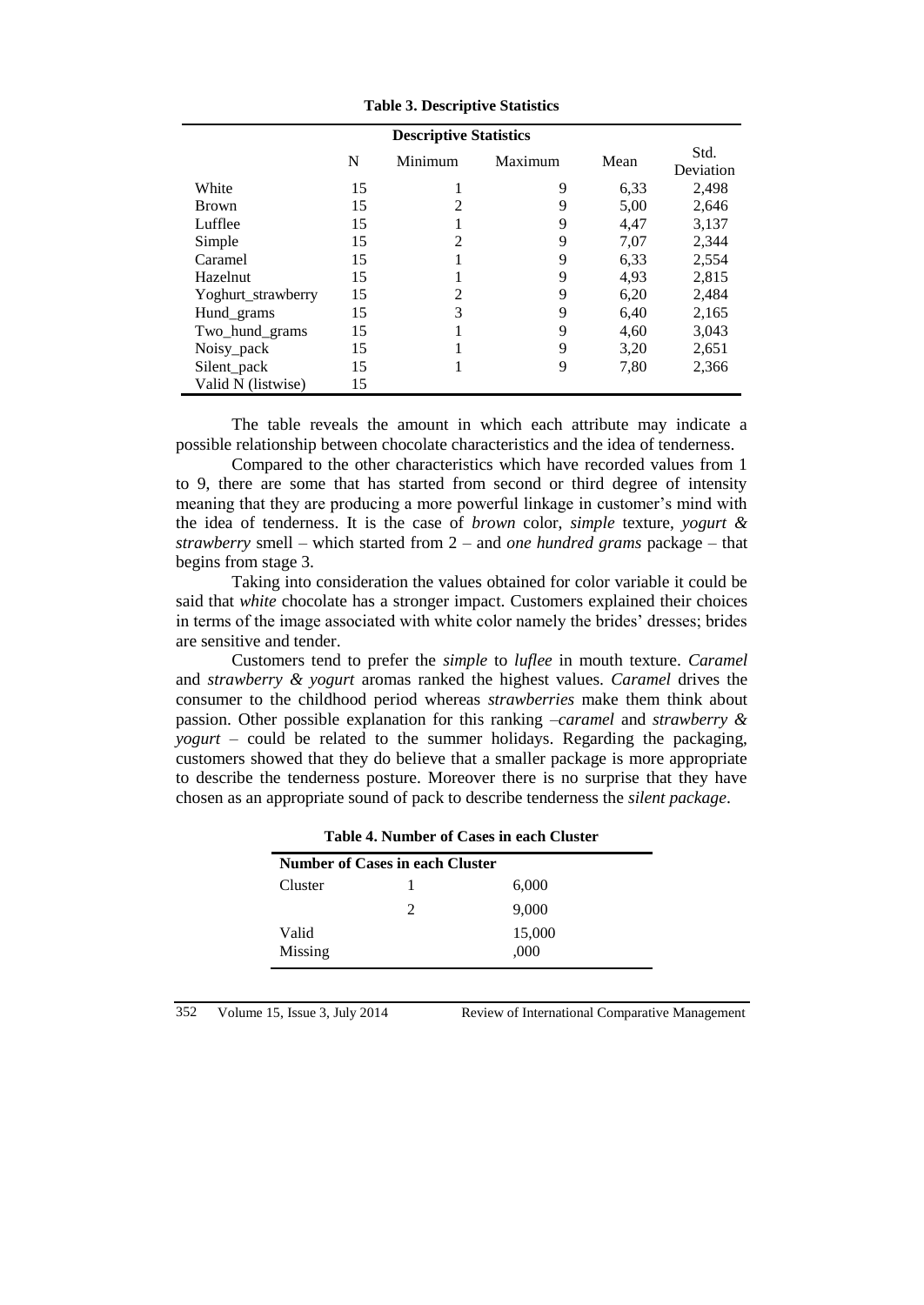Two clusters resulted, which are used to see if some attributes of the product create the idea of tenderness.

| <b>Final Cluster Centers</b> |                |   |  |  |  |
|------------------------------|----------------|---|--|--|--|
|                              | Cluster        |   |  |  |  |
|                              |                | 2 |  |  |  |
| White                        |                | 6 |  |  |  |
| Brown                        | 3              | 6 |  |  |  |
| Lufflee                      | 2              | 6 |  |  |  |
| Simple                       | 8              |   |  |  |  |
| Caramel                      | 7              | 6 |  |  |  |
| Hazelnut                     | 2              |   |  |  |  |
| Yoghurt_strawberry           | 8              | 5 |  |  |  |
| Hund_grams                   | 7              | 6 |  |  |  |
| Two_hund_grams               | 2              |   |  |  |  |
| Noisy_pack                   | 1              | 5 |  |  |  |
| Silent_pack                  | 9              |   |  |  |  |
| Sex                          | 2              |   |  |  |  |
| Age                          | $\overline{2}$ | 2 |  |  |  |
| Education                    | $\overline{2}$ | 2 |  |  |  |
| Income                       | $\mathfrak{D}$ | 3 |  |  |  |

**Table 7. Final Cluster Centers**

#### **Cluster 1**

For the customers in this group the *white* color is more likely to be linked with the idea of tenderness. An important number of respondents explained that their choice is based on the idea of purity, white color is associated with brides, angels, all these being some kind of tender characters. Characteristics like *simple* texture, *strawberry & yogurt* smell, a *silent pack*, weighting *one hundred grams*, determine in customers' mind the association of these attributes with the tenderness attitude. The respondent belonging to Cluster 1 fit into the category of 25-34 years old, university graduate, with an income between 701 and 1400 lei.

## **Cluster 2**

For the subjects in this cluster it seems that the color of the sample does not have an important meaning when speaking about tenderness. As the results from the previous cluster, the *simple* texture and the *silent pack* are the ones that have the power to induce the concept of tenderness. Surprisingly or not men have ranked *hazelnut* to the highest level throughout the three aromas together with a package of *two hundred grams*. A plausible explanation in this respect may lead to the fact that, in general, men are less tender, at least in comparison with women. The questioned subjects fit into the category of 25-34 years old, university graduate, with an income between 1401 and 2100 lei.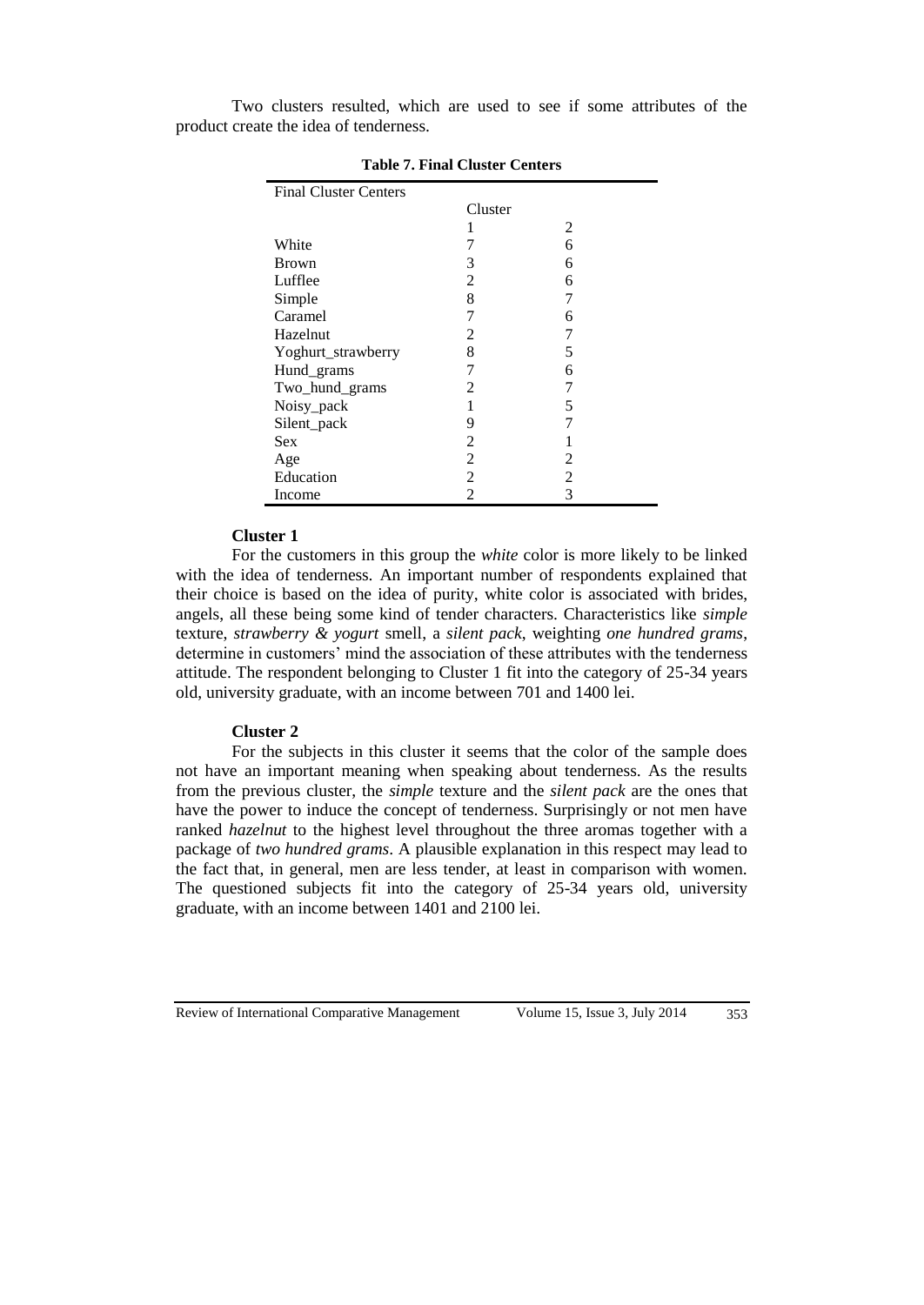

**Figure 5. Joint Plot of Category Points**

So as to be able to interpret which are the attributes and with what intensity do they ensure the association with tenderness characteristics there has been realized three different consumer profiles.

# *Profile 1: Subjects with a net income between 700-1400 lei*

This type of customer perceives both *caramel* and *strawberry & yogurt*  samples as being appropriate to be linked with the tenderness idea. Moreover it seems that the majority of the respondents are females and the fact that the chocolate should be included in a package of *one hundred grams* also creates a connection with tenderness – perhaps because it is smaller and could be gentle.

# *Profile 2*: *Subjects who graduated high – school*

In this category we may include in general *male*s between *18* and *24 years old* who associates tenderness mostly with *strawberry & yogurt* aroma, included in *two hundred grams* package.

# *Profile 3*: *Subjects with age between 45-54 years old*

It is not a surprise for anyone the results obtained by people in this interval. The attributes chosen by them not only are in accordance to their age and inspire sophistication but also activate in customers' mind the idea of tenderness. Thus this class of subjects has elected the *brown* colored sample with a *simple* texture in mouth and a smell of *caramel*.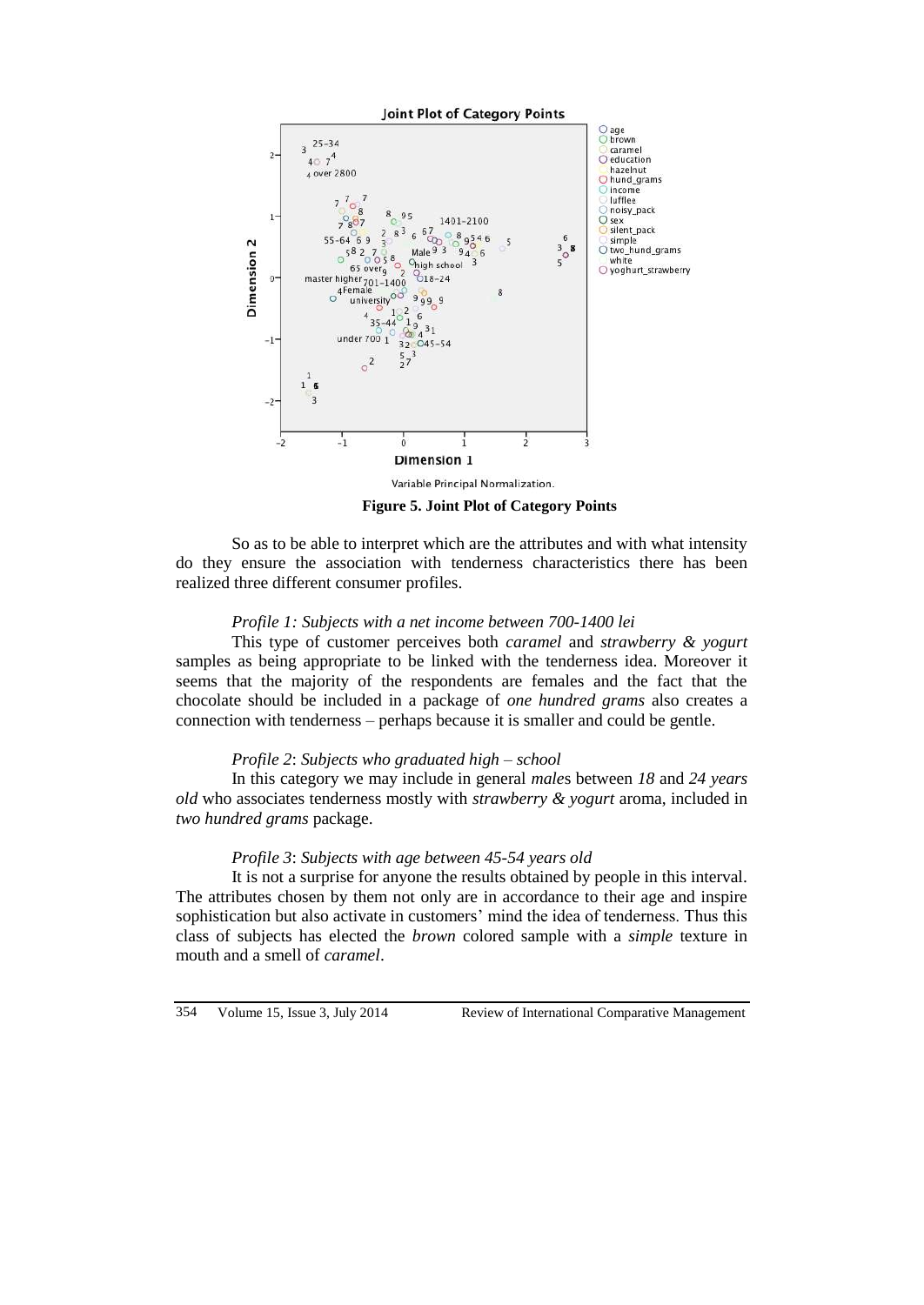| <b>Discrimination Measures</b> |           |                |        |
|--------------------------------|-----------|----------------|--------|
|                                | Dimension |                | Mean   |
|                                | 1         | $\overline{2}$ |        |
| White                          | ,485      | ,542           | ,513   |
| <b>Brown</b>                   | ,850      | ,412           | ,631   |
| Lufflee                        | ,869      | ,780           | ,825   |
| Simple                         | ,703      | ,825           | ,764   |
| Caramel                        | .668      | ,728           | ,698   |
| Hazelnut                       | ,794      | ,969           | ,882   |
| Yoghurt_strawberry             | .844      | ,863           | ,853   |
| Hund_grams                     | ,699      | ,476           | ,588   |
| Two_hund_grams                 | .953      | ,593           | ,773   |
| Noisy pack                     | ,781      | ,803           | ,792   |
| Silent_pack                    | ,535      | ,652           | ,594   |
| $Sex^a$                        | ,023      | ,077           | ,050   |
| Age <sup>a</sup>               | ,249      | ,451           | ,350   |
| Education <sup>a</sup>         | ,059      | ,048           | ,053   |
| Income <sup>a</sup>            | .317      | ,577           | ,447   |
| <b>Active Total</b>            | 8,183     | 7,643          | 7,913  |
| % of Variance                  | 74,387    | 69,485         | 71,936 |
| a. Supplementary variable.     |           |                |        |

**Table 5. Discrimination Measures (1)**

The table reveals that *brown* color is rather preferred than *white* with an overwhelming value for men, then in terms of olfaction, in general, *strawberry & yoghurt* is the most discriminated between the three attributes but on cluster category, men discriminates more the *caramel* smell while women *caramel* aroma.

About the texture in mouth it could be noticed that whereas men discriminate more the *luflee v*ersion, women intend to discriminate the *simple* type of chocolate.

The media for both clusters shows that *two hundred grams package* is more discriminated that the other one, but women are those who discriminates more.

In terms of the sound made when opening the pack the numbers obtained showed that both dimensions are discriminating the *noisy* pack.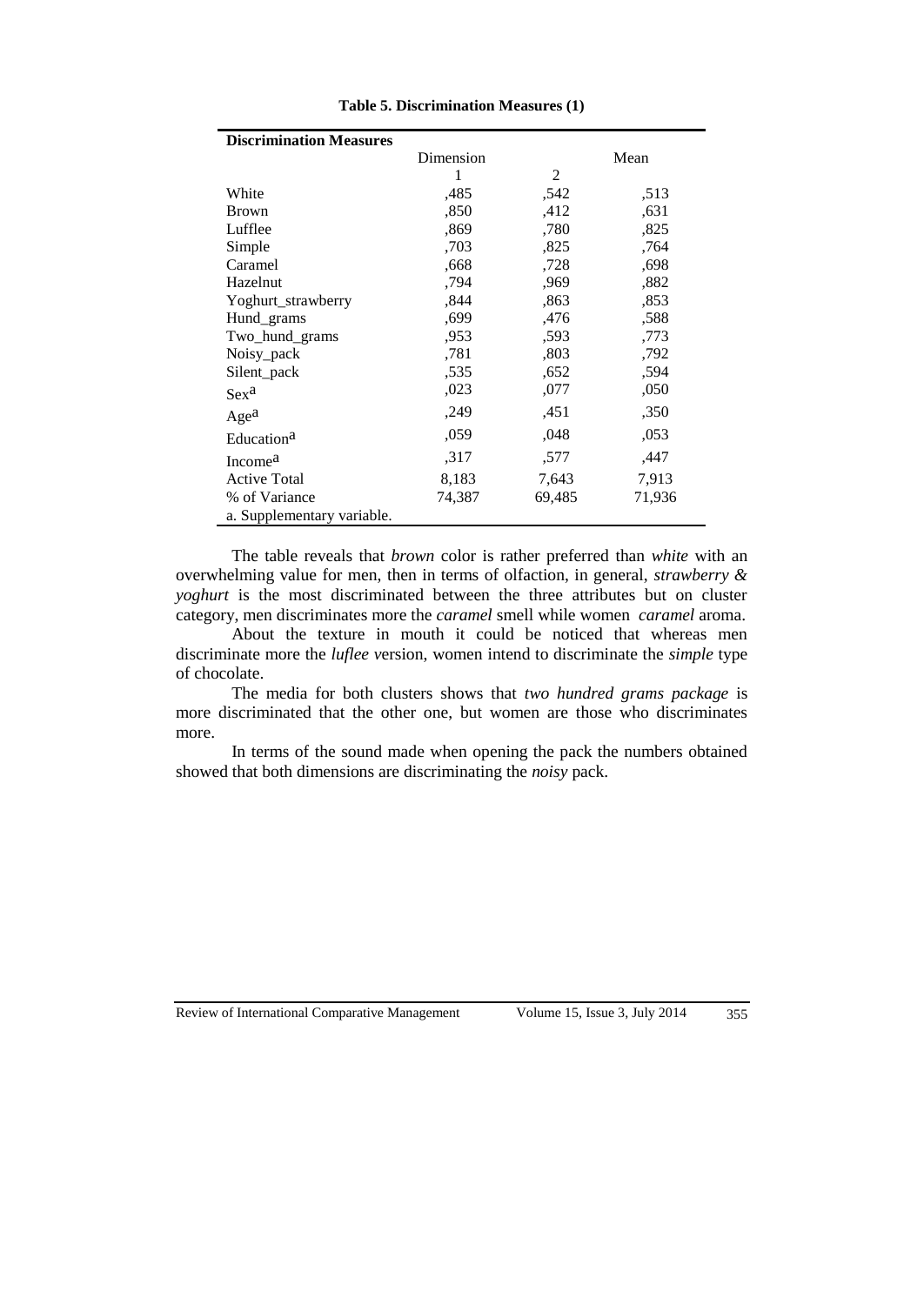

Variable Principal Normalization.

**Figure 6. Discrimination Measures (2)**

The figure helps us understand that sex and education do not influence whether the customer is able to connect the presented attributes of the chocolate with the tenderness characteristic. In respect the case of influencing the purchase intention, one could have been expected that from all the attributes, the level of income to be to one that mostly influences the buying process. But surprisingly the level of income has a major impact through this characteristic too.

### *Validity of the assumptions*

The first assumption that has been made was that the ideal chocolate is brown colored rather than white and the results showed that there is no difference between them. Customers seem not to be influenced in their purchase behavior by this attribute meaning that the first hypothesis is rejected.

The second assumption says that "Most respondents associate the idea of tenderness with white chocolate." The hypothesis is accepted due to the fact that white colored chocolate "recall images with brides" claim most of the consumers.

The idea according to which in general simple chocolate is mostly preferred seemed to be not true. The results have detected that on average luflee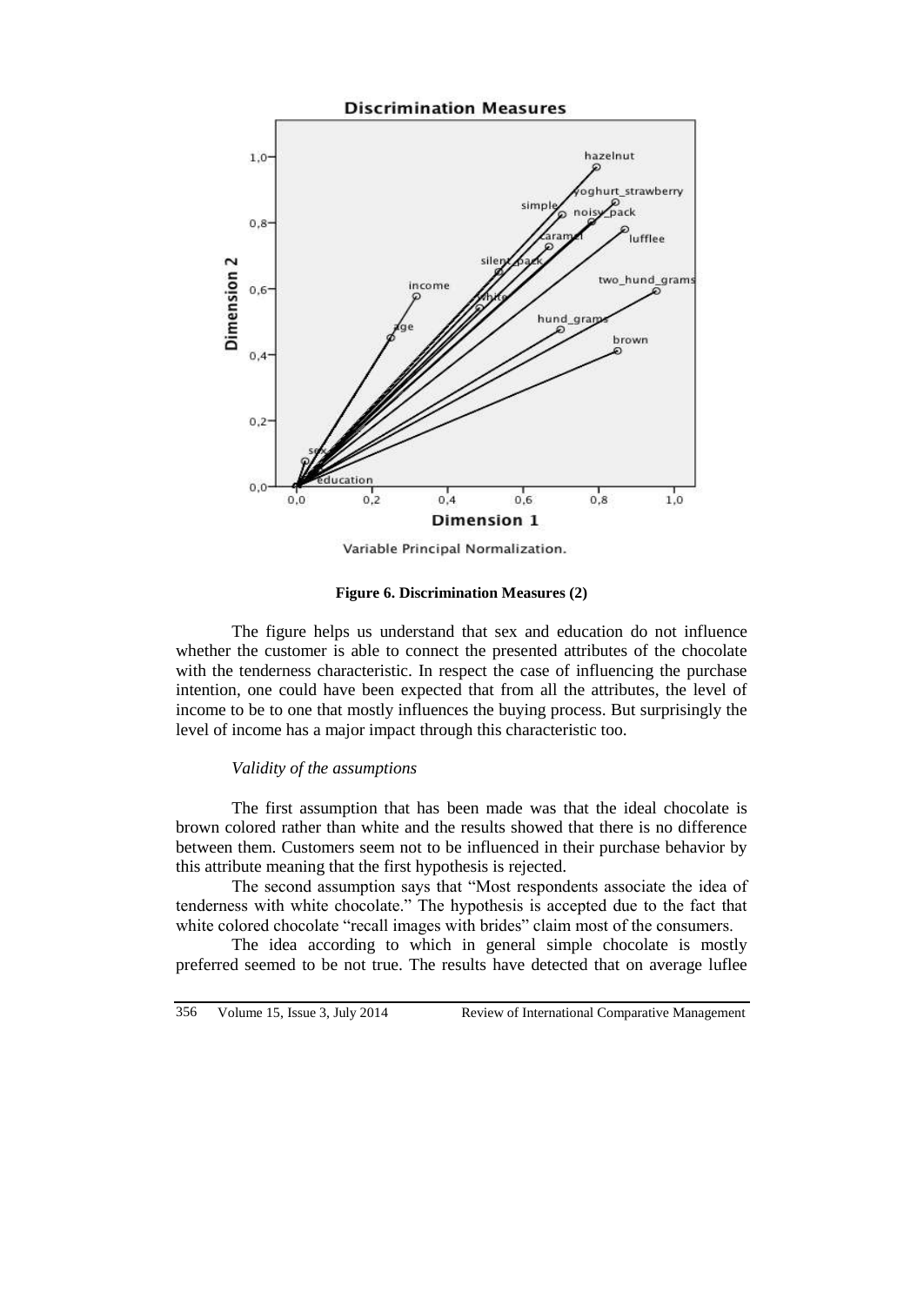texture is rather preferred than simple one. Therefore the assumption "People prefer most simple chocolate" has been rejected.

As far as that goes the subjects' answers fit with the assumption according to which "Luflee sample does not activate in consumer's mind the idea of tenderness." They motivated their choice by sustaining that tenderness is related to a soft sensation not "something that sparkles your mouth". Then it can be concluded that the hypothesis is accepted.

It has been assumed that "Hazelnut chocolate is one of buyer's favorite chocolate". The data collected have demonstrated this category of chocolate is not what consumers prefer most, moreover this assortment found its place on the last position in customer's list of preferences.

# **Conclusions and discussions**

Subjects have shown interest for the innovative luflee texture, but most of them do not associate it with tenderness. Moreover, we may believe that subjects do not prefer a noisy packaging but results prove the contrary. Even when someone else opens a chocolate package, this will increase the interest for the other people to experiment the sensations too.

Although the study revealed that fact that customers are not influenced in their purchasing intention by the color of the product, it seems that with an overwhelming majority they agree that white colored chocolate makes them think about the tenderness. The motivation for their choice has its roots on previous life experiences, more precisely the questioned subjects sustained that white color inspires purity, being also associated with angels, brides, etc.

Regarding the smell, results obtained for both questions – purchasing intention and tenderness association – were quite similar. Thus subjects claim that high olfaction influence on buying intention is owned by strawberry & yogurt sample, then by caramel and last by hazelnut chocolate whereas the most associated aromas with the tenderness feeling are caramel and strawberry & yogurt.

For the packaging, customers showed a higher interest on the bigger one – two hundred grams – because they have thought about the price perspective – big package cost less but at the same time they do believe that a smaller package is more appropriate to describe the tenderness posture. Therefore people tend to create their own system of connections meaning producers should pay much more attention when they intend to propose a new concept for their products. Sometimes human being acts in a surprising manner.

Beside the effort of gaining competitive advantage and personality attached to the brand, its owners should also pay attention to the story behind the image, as they have to tell a tale based on a rigorous set of mental associations. In this respect, Milka, the brand elected to be observed throughout the case study, realized a campaign named "Dare to be tender". Their story behind the brand is a sustainable one and there are a lot of people who not only knows the campaign and ad but also are trying to create a connection between them and the idea. Their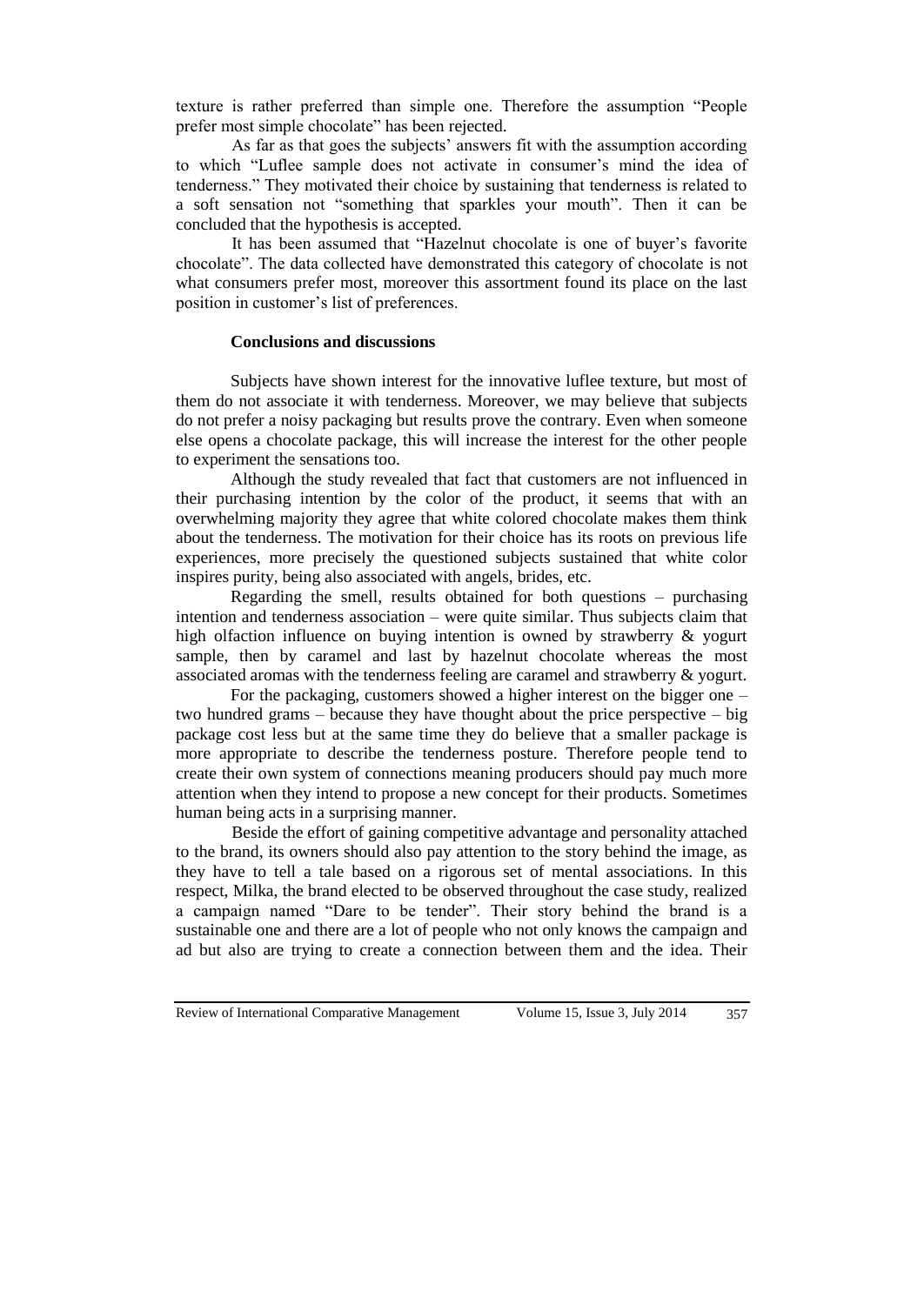slogan, "The softest pleasure", is full of sensory elements. They induce to their customers the idea according to which if having a Milka they could experience great pleasure through its soft texture. Thus there are at least two senses that have been taken into consideration when creating the slogan – taste, touch and possibly olfaction.

Moving further, even though over the time, sight sense was one of the most "overworked" human senses, the study reveals that there is no connection between chocolate color and customer's intention of purchasing.

There were significant differences between genders on the purchasing behavior. Therefore while women prefer the *simple* texture, men are interested in *lufee* version, also females are influenced by *hazelnut* and *strawberry & yogurt* sample, whereas men search for *caramel* aroma. A *noisy pack*, weighting *one hundred grams* – chosen by women –, is rather preferred to a package of *two hundred grams* by males. The other attributes taken into consideration, such as graduated school and net income are perfectly fitting; university graduate, with an income between 701 and 1400 lei. The main finding drawn from the second question on the possible correlation between chocolate attributes and tenderness is the color impact. Most respondents associate *white* chocolate with tenderness even though in their daily decision making process there is no noticeable color impact on purchasing intention. Consumers believe that the most appropriate texture in mouth that defines the tenderness concept is the *simple* one together with aroma attributes like *caramel*, *strawberry & yogurt* samples and *silent one hundred packages*.

# **Acknowledgement**

This work was cofinanced from the European Social Fund through Sectoral Operational Programme Human Resources Development 2007-2013, project number POSDRU/159/1.5/S/134197 "Performance and excellence in doctoral and postdoctoral research in Romanian economics science domain".

# **References**

- 1. Almquist, E., Wyner, G., 2001. *Boost Your Marketing ROI with Experimental Design*.Harvard Business Scholl Publishing Corporation, USA Available at: [http://peerengage.com/downloads/Boost\\_ROI.pdf](http://peerengage.com/downloads/Boost_ROI.pdf) [Accessed on: April, 14] 2014]
- 2. Bettman, J., Luce, M.F. and Payne, J. (2008), Consumer Decision Making. In Haugtvedt, C., Herr, P. and Kardes, F. (Ed.), *Handbook of Consumer Psychology* (pp.589-610). New York: Taylor and Francis Group., Availbale at: <http://www.scribd.com/doc/75760270/Handbook-of-Consumer-Psychology> [Accessed on: May, 20 2014]